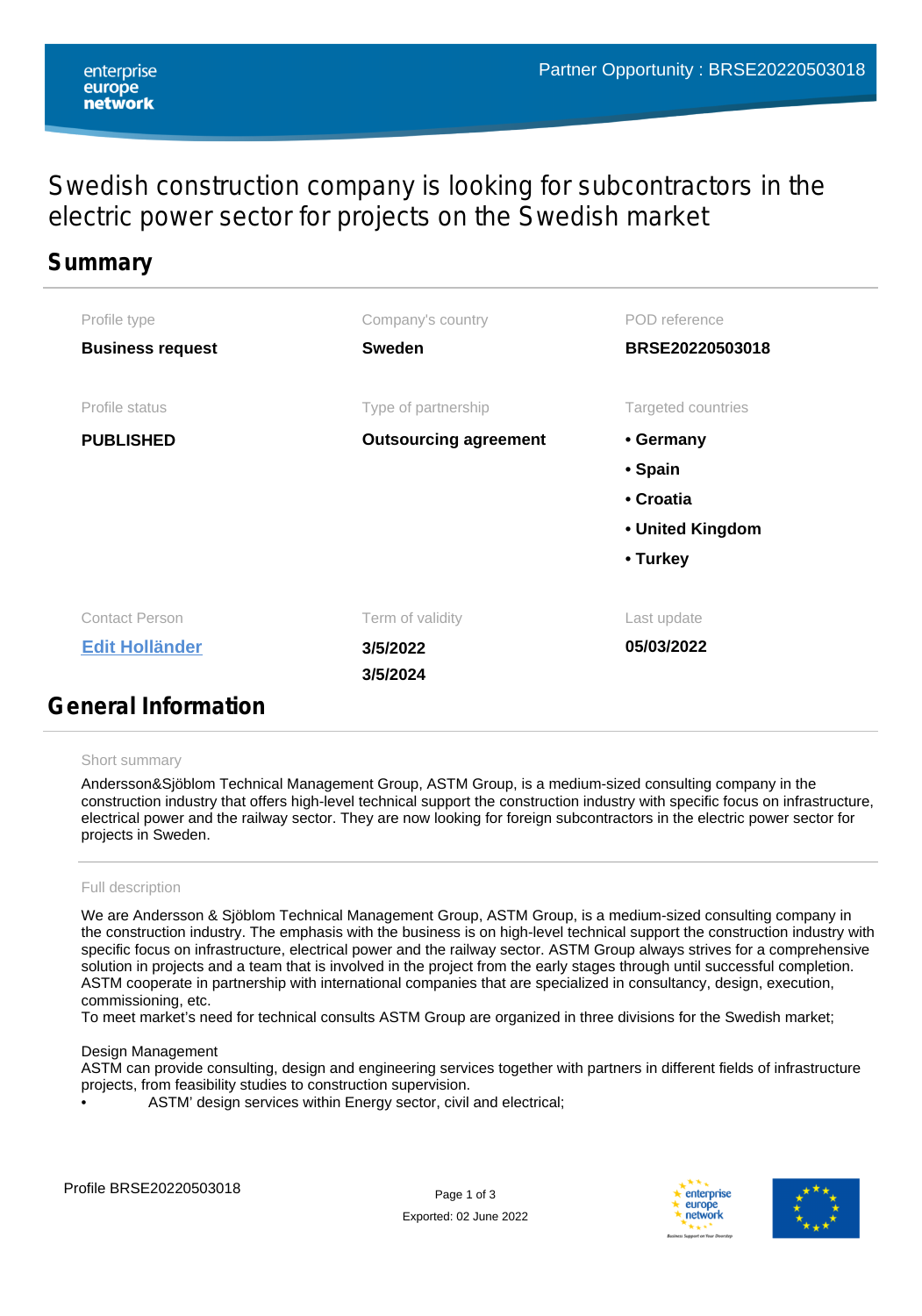- power facilities, transmission lines from 0.4 to 1000 kV
- transformer stations of all types and voltage levels up to 500 kV
- underground and underwater cables up to 110 kV
- telecommunication facilities
- all types of networks and antennas

Technical Administration

Is carried out on site or by distance to support investors or contractors in different projects

## Technical Support

ASTM offers technical civil consultants in all types of construction projects, for example,

- Design manager
- Project manager
- Site manager
- Construction engineer<br>• Construction site follov
- Construction site follow-up, BPU<br>• Construction manager: Mark & V
- Construction manager: Mark & VA, Concrete Klass I, etc.<br>• Supervisor: ConReg measuring instrument
- Supervisor: ConReg measuring instrument<br>• Control manager. PBL
- Control manager, PBL
- Quality engineer, with associated quality system
- Consultation: Waterproofing general, grouting, membranes, systems for movement and construction joints,
- etc.
- Consultation: Concrete general, mix design, shotcrete, UHPC, crack calculations, etc.

Advantages and innovations

IPR Status

**No IPR applied**

## **Partner Sought**

Expected role of the partner

**Subcontractor** 

**Outsourcing agreement • SME 11-49**

Stage of development The Sustainable Development goals

**Already on the market • Goal 12: Responsible Consumption and Production**

Type of partnership Type and size of the partnership Type and size of the partner

- 
- **SME 50 249**

Exported: 02 June 2022